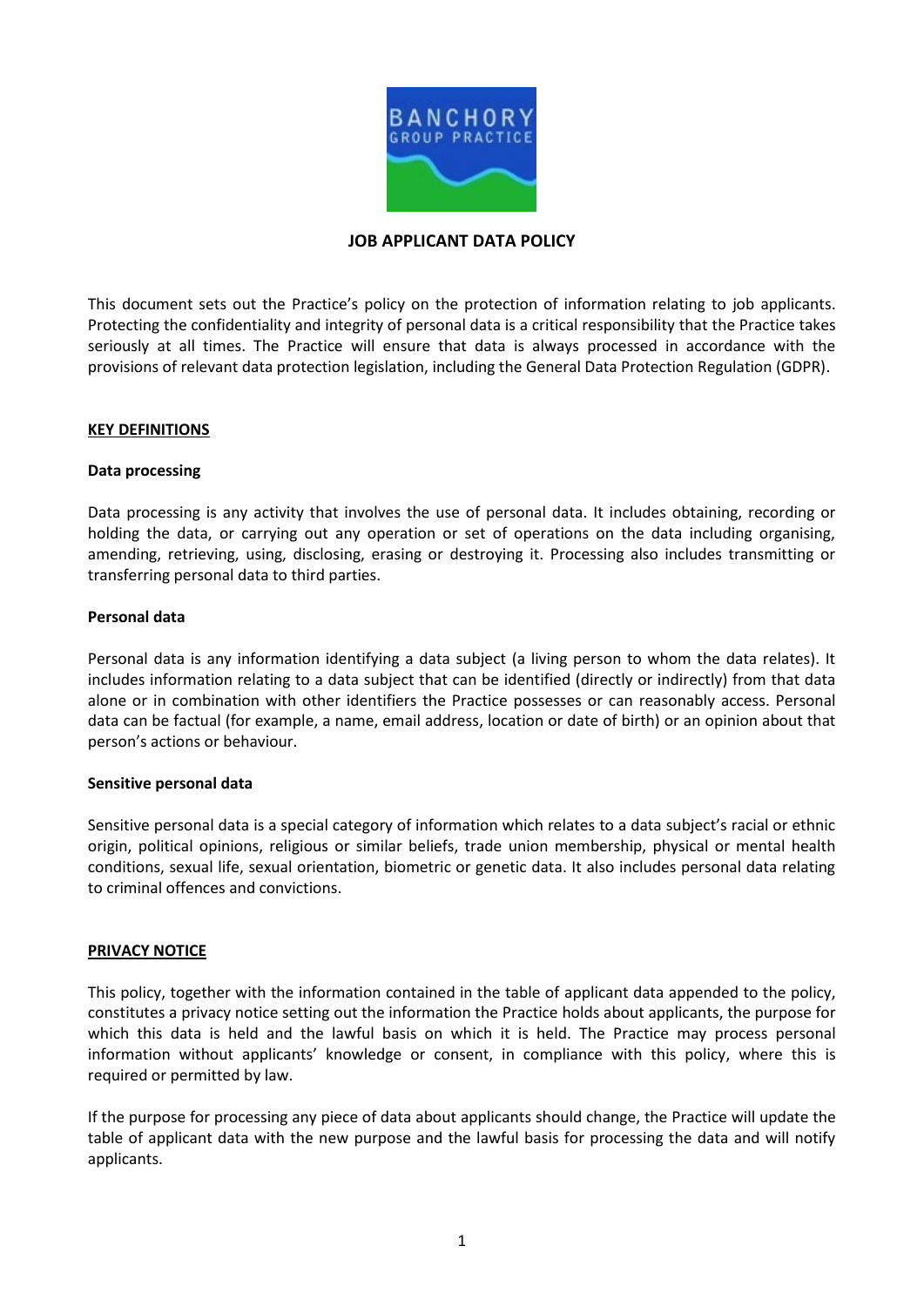# **FAIR PROCESSING OF DATA**

## **Fair processing principles**

In processing applicants' data the following principles will be adhered to. Personal data will be:

- Used lawfully, fairly and in a transparent way;
- Collected only for valid purposes that are clearly explained and not used in any way that is incompatible with those purposes;
- Relevant to specific purposes and limited only to those purposes;
- Accurate and kept up to date;
- Kept only as long as necessary for the specified purposes; and
- Kept securely.

## **Lawful processing of personal data**

Personal information will only be processed when there is a lawful basis for doing so. Most commonly, the Practice will use personal information in the following circumstances:

- when it is needed to perform applicants' contracts of employment;
- when it is needed to comply with a legal obligation; or
- when it is necessary for the Practice's legitimate interests (or those of a third party) and applicants' interests and fundamental rights do not override those interests.

The Practice may also use personal information in the following situations, which are likely to be rare:

- when it is necessary to protect applicants' interests (or someone else's interests); or
- when it is necessary in the public interest or for official purposes.

# **Lawful processing of sensitive personal data**

The Practice may process special categories of personal information in the following circumstances:

- In limited circumstances, with explicit written consent;
- in order to meet legal obligations;
- when it is needed in the public interest, such as for equal opportunities monitoring [or in relation to the Practice's occupational pension scheme]; or
- when it is needed to assess working capacity on health grounds, subject to appropriate confidentiality safeguards.

Less commonly, the Practice may process this type of information where it is needed in relation to legal claims or where it is needed to protect an applicant's interests (or someone else's interests) and the applicant is not capable of giving consent, or where an applicant has already made the information public. The Practice may use particularly sensitive personal information in the following ways:

- information relating to leaves of absence, which may include sickness absence or family related leaves, may be used to comply with employment and other laws;
- information about applicants' physical or mental health, or disability status, may be used to ensure health and safety in the workplace and to assess fitness to work, to provide appropriate workplace adjustments, to monitor and manage sickness absence and to administer benefits;
- information about trade union membership may be used to pay trade union premiums, register the status of a protected applicant and to comply with employment law obligations.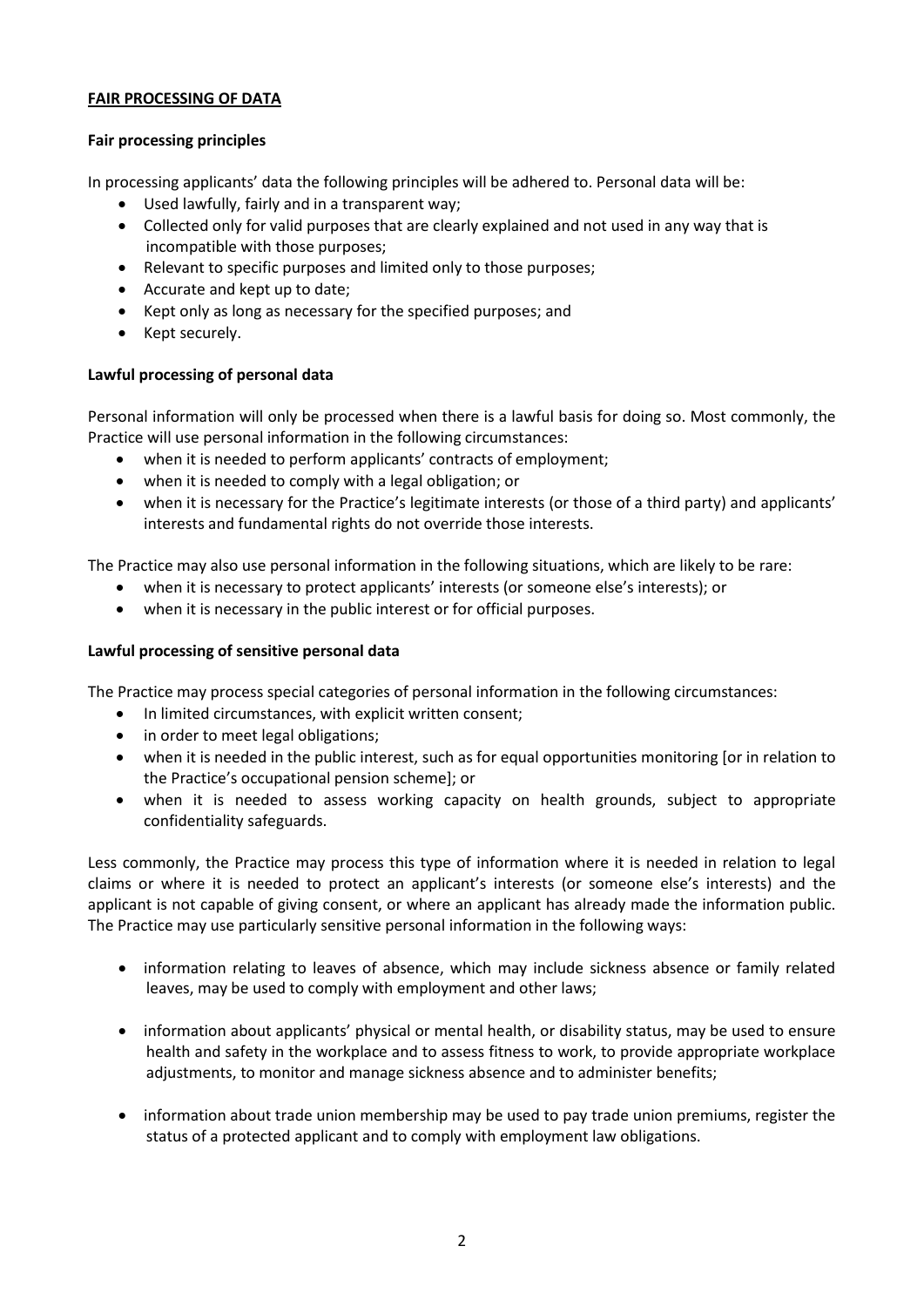### **Lawful processing of information about criminal convictions**

The Practice envisages that it will hold information about criminal convictions. If it becomes necessary to do so, the Practice will only use this information where it has a legal basis for processing the information. This will usually be where such processing is necessary to carry out the Practice's obligations. Less commonly, the Practice may use information relating to criminal convictions where it is necessary in relation to legal claims, where it is necessary to protect an applicant's interests (or someone else's interests) and the applicant is not capable of giving consent, or where the applicant has already made the information public.

## **Consent to data processing**

The Practice does not require consent from applicants to process most types of applicant data. In addition, the Practice will not usually need consent to use special categories of personal information in order to carry out legal obligations or exercise specific rights in the field of employment law.

In limited circumstances, applicants may be asked for written consent to process sensitive data. In those circumstances, applicants will be provided with full details of the information that sought and the reason it is needed, so that applicants can carefully consider whether to consent.

Where applicants have provided consent to the collection, processing and transfer of personal information for a specific purpose, they have the right to withdraw consent for that specific processing at any time. Once the Practice has received notification of withdrawal of consent it will no longer process information for the purpose or purposes originally agreed to, unless it has another legitimate basis for doing so in law.

## **Automated decision making**

The Practice does not envisage that any decisions will be taken about applicants using automated means, however applicants will be notified if this position changes.

# **COLLECTION AND RETENTION OF DATA**

### **Collection of data**

The Practice will collect personal information about applicants through the application and recruitment process, either directly from candidates or sometimes from an employment agency or background check provider. The Practice may sometimes collect additional information from third parties including former employers, credit reference agencies or other background check agencies.

### **Retention of data**

The Practice will only retain applicants' personal information for as long as necessary to fulfil the purposes it was collected it for, including for the purposes of satisfying any legal, accounting, or reporting requirements. Details of retention periods for different aspects of personal information are set out in the table of applicant data appended to this policy.

When determining the appropriate retention period for personal data, the Practice will consider the amount, nature, and sensitivity of the personal data, the potential risk of harm from unauthorised use or disclosure of personal data, the purposes for which the personal data is processed, whether the Practice can achieve those purposes through other means, and the applicable legal requirements.

### **DATA SECURITY AND SHARING**

### **Data security**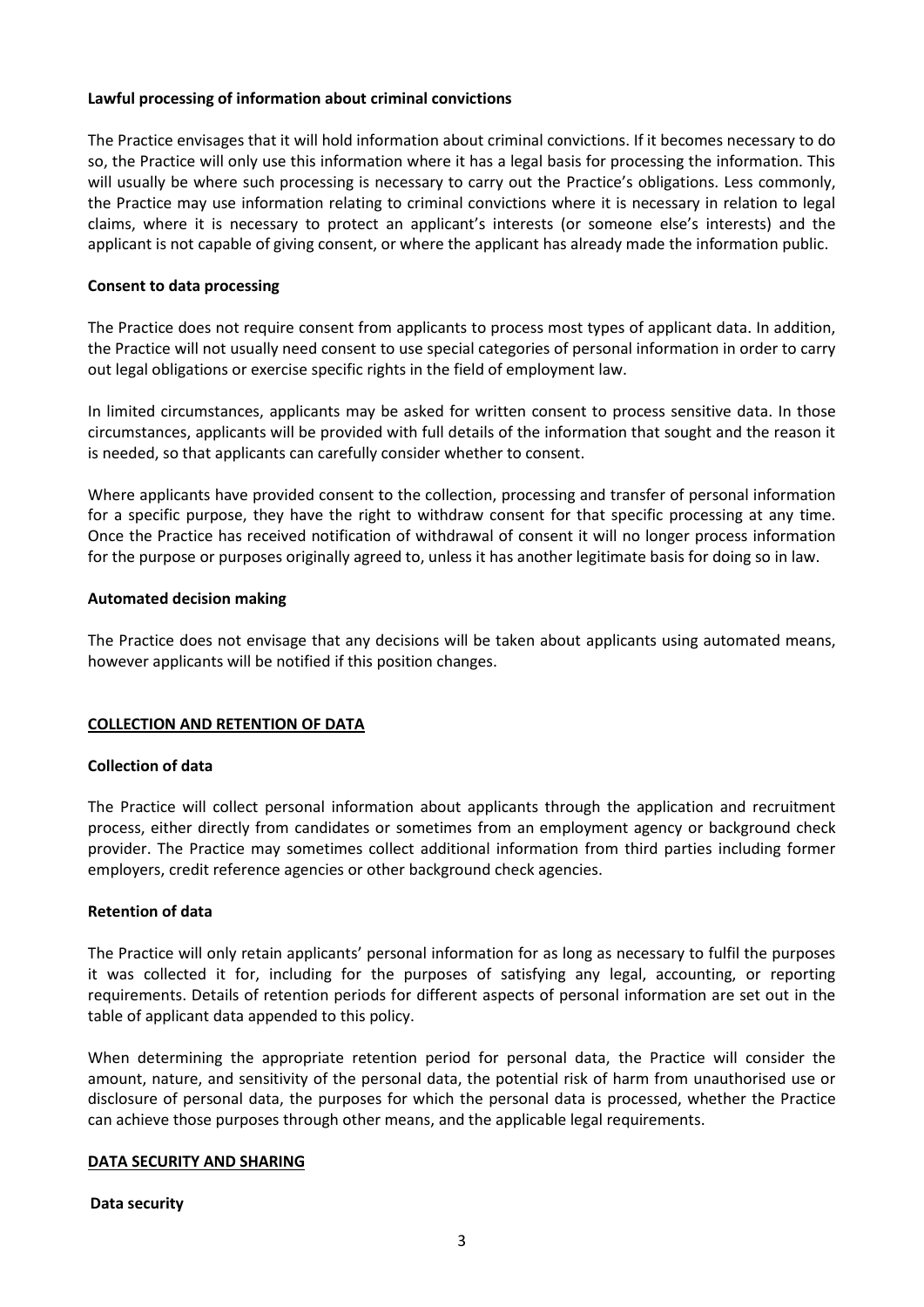The Practice has put in place appropriate security measures to prevent personal information from being accidentally lost, used or accessed in an unauthorised way, altered or disclosed.

### **Data sharing**

The Practice may share personal information with third parties. The Practice requires third parties to respect the security of applicant data and to treat it in accordance with the law. The Practice may also need to share personal information with a regulator or to otherwise comply with the law.

The Practice may also share applicant data with third-party service providers where it is necessary to administer the working relationship with applicants or where the Practice has a legitimate interest in doing so. The following activities are carried out by third-party service providers: pension administration, benefits provision and administration, IT services.

### **Transfer of data outside the EU**

The Practice will not transfer any personal information outside the EU.

## **STAFF MEMBER RIGHTS AND OBLIGATIONS**

### **Accuracy of data**

The Practice will conduct regular reviews of the information held by it to ensure the relevancy of the information it holds. Applicants are under a duty to inform the Practice of any changes to their current circumstances. Where an Applicant has concerns regarding the accuracy of personal data held by the Practice, the Applicant should contact the Practice Manager to request an amendment to the data.

# **Applicant rights**

Under certain circumstances, applicants have the right to:

- **Request access** to personal information (commonly known as a "data subject access request").
- **Request erasure** of personal information.
- **Object to processing** of personal information where the Practice is relying on a legitimate interest (or those of a third party) to lawfully process it.
- **Request the restriction of processing** of personal information.
- **Request the transfer** of personal information to another party.

If an applicant wishes to make a request on any of the above grounds, they should contact the Practice Manager in writing. Please note that, depending on the nature of the request, the Practice may have good grounds for refusing to comply. If that is the case, the applicant will be given an explanation by the Practice.

### **Data subject access requests**

Applicants will not normally have to pay a fee to access personal information (or to exercise any of the other rights). However, the Practice may charge a reasonable fee if the request for access is clearly unfounded or excessive. Alternatively, the Practice may refuse to comply with the request in such circumstances.

The Practice may need to request specific information from the applicant to help confirm their identity and ensure the right to access the information (or to exercise any of the other rights). This is another appropriate security measure to ensure that personal information is not disclosed to any person who has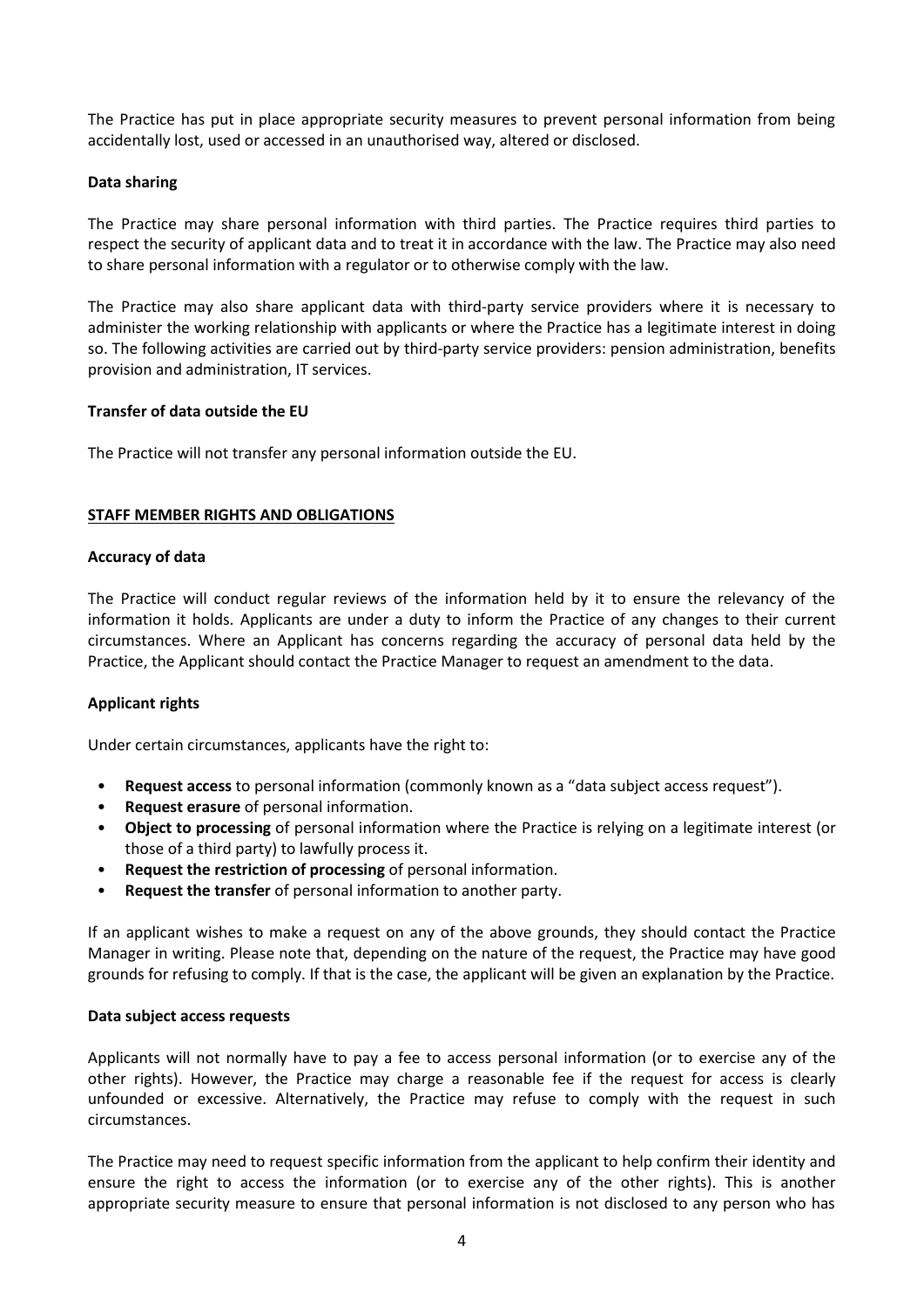no right to receive it.

### **COMPLIANCE WITH THIS POLICY**

### **The Practice's responsibility for compliance**

NHS Grampian is tasked with overseeing compliance with this policy. If applicants have any questions about this policy or how the Practice handles personal information, they should contact the Data Protection Officer at NHS Grampian. Applicants have the right to make a complaint at any time to the Information Commissioner's Office (ICO), the UK supervisory authority for data protection issues.

### **Data security breaches**

The Practice has put in place procedures to deal with any data security breach and will notify applicants and any applicable regulator of a suspected breach where legally required to do so. Details of these measures are available upon request.

### **DECLARATION**

I confirm that I have received a copy of this policy and that I have read and understood it.

Name: \_\_\_\_\_\_\_\_\_\_\_\_\_\_\_\_\_\_\_\_\_\_\_\_\_\_\_\_\_\_

Signature: \_\_\_\_\_\_\_\_\_\_\_\_\_\_\_\_\_\_\_\_\_\_\_\_\_\_\_

Date: